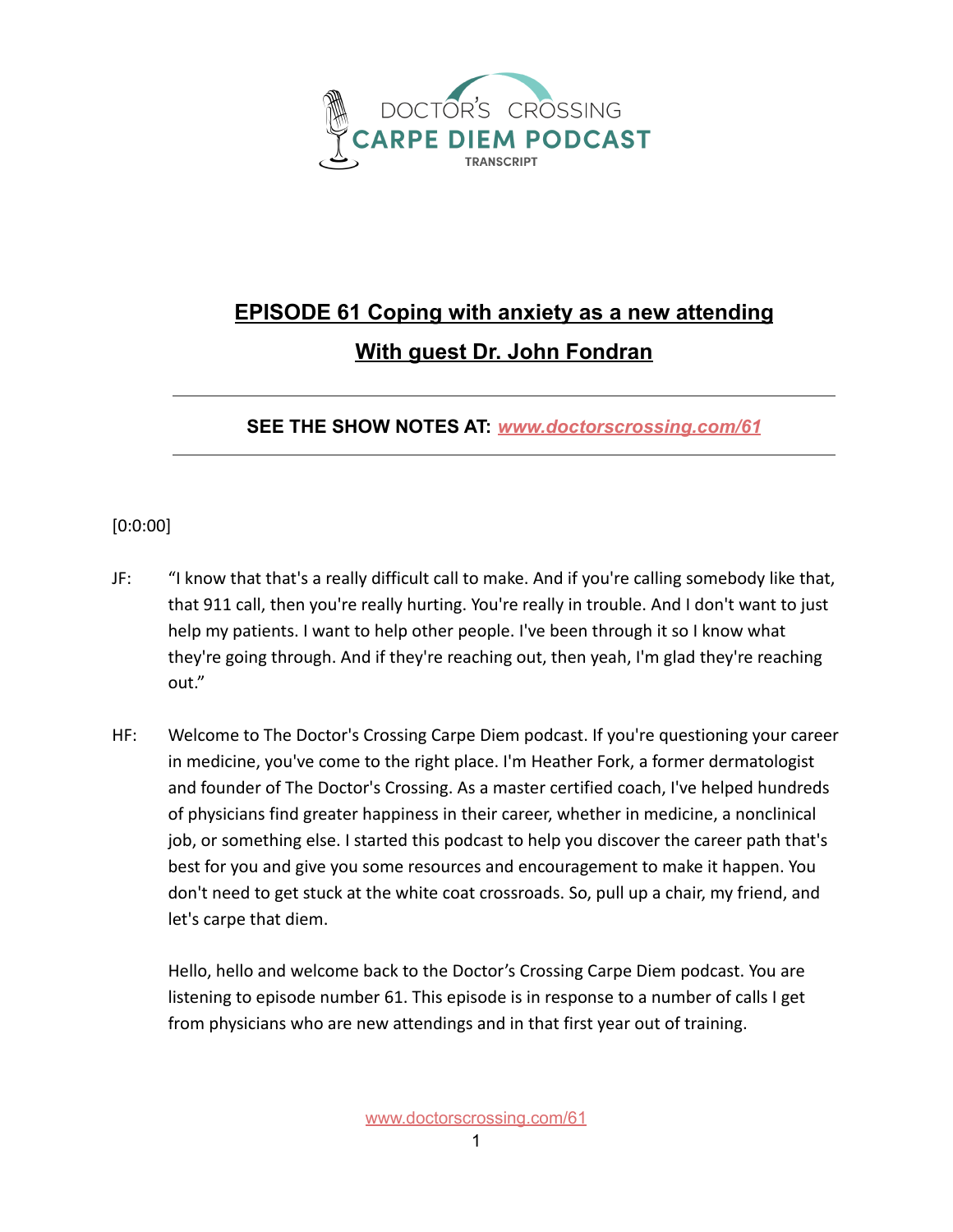

They're struggling with significant anxiety and having a crisis in confidence. These feel a bit like 911 calls to me. For example, it might be an ophthalmologist or an orthopedic surgeon who's doing challenging cases for the first time on their own. Sometimes they tell me that they can hardly sleep at night before a case. Then in the morning, they're often too queasy to eat breakfast and may even throw up. Their mind starts racing with all of the things that could go wrong with a case and a patient. They start to question, "Am I even cut out to be a doctor? Maybe I should just give this up right now."

It's a big deal to go from being a resident or a fellow where the buck gets passed to the attending to now where the buck stops with you. You don't have to be a surgeon to have these kinds of doubts. It's common in emergency medicine, as well as for clinicians in general practice. This kind of anxiety can even plague seasoned physicians. Medicine is not playing Tiddlywinks after all. These are people's lives we're dealing with.

Today, I'm absolutely thrilled to have Dr. John Fondran, who has been practicing as a board-certified colorectal surgeon for 13 years, join us to offer his wisdom and words of advice. Not only has he had his own experience with his transition phase as a new surgical attending, but he's also mentored and taught residents and fellows and has been an assistant program director at his institution.

John is going to share with us the five-step process for coping with anxiety as a new attending. I'm very honored and grateful to be able to welcome Dr. John Fondran to the podcast. Hey John, how are you?

- JF: Hi, Heather. How are you?
- HF: I'm great. I love those cantaloupe walls behind you. It's a great color.
- JF: Yeah, my wife's good at color. I just go along with it.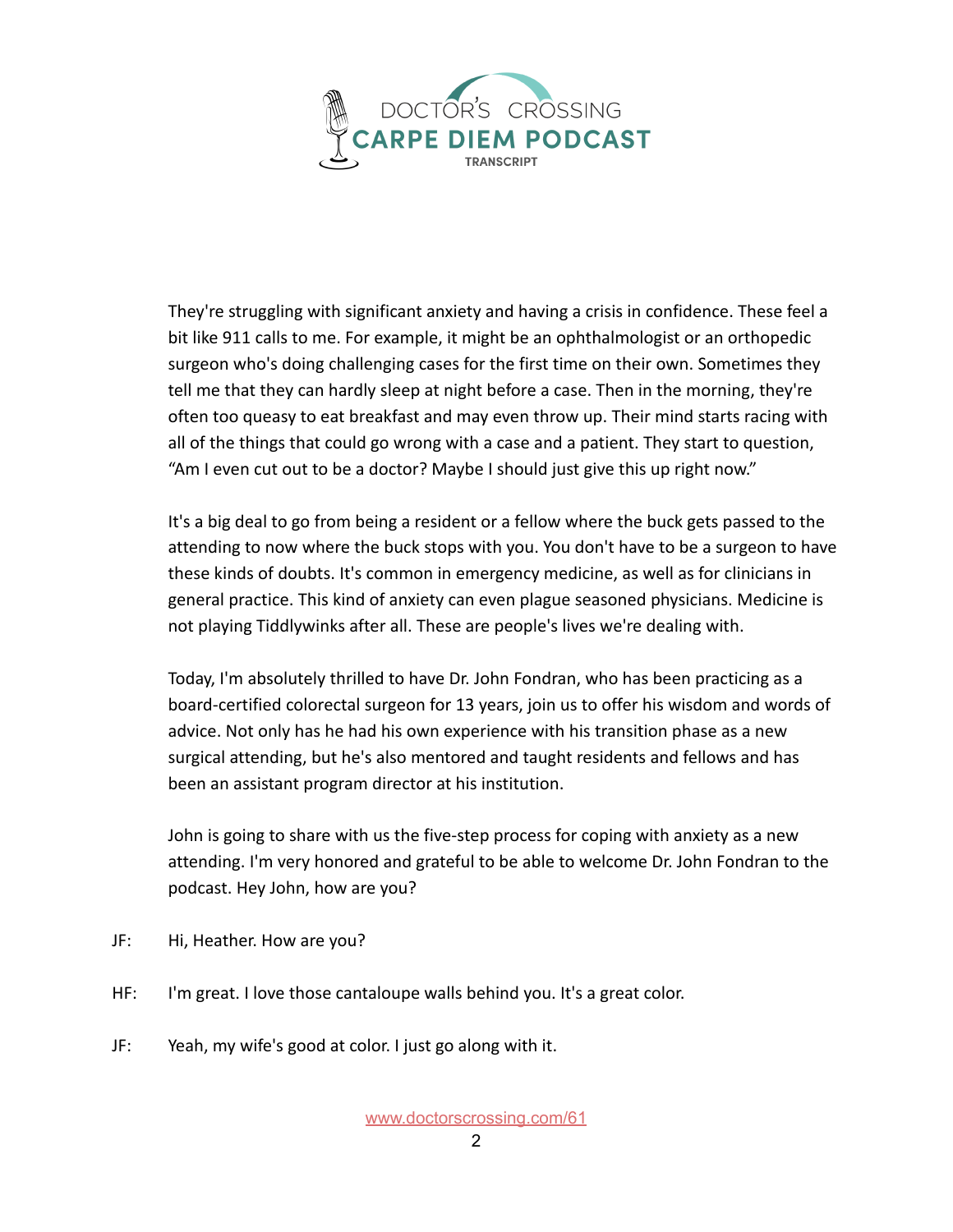

- HF: My mother says "I'm much better at colors than I am at numbers." For creative types colors are great, but all colors aside, I'm excited for you to help us out with this significant problem that really calls to my heart when I hear a physician suffering with this kind of anxiety.
- JF: Oh, for sure, for sure. I certainly went through it myself and even now I kind of continue to cope with it. The cases don't get any easier, they just get harder, they should go along, but I've been through it myself. I've taken residents through new attendings, things like that. I know how hard it is. It's something that we don't talk about, but I think if we did, we'd make it easier for everybody.
- HF: And that's exactly why we're doing it. Help normalize this experience. Would you like to start us off with telling us a little bit about what it was like for you when you became a new attending?
- JF: Sure. Yeah. I'll break character as a surgeon, I'll admit to vulnerabilities. Yeah, it's an exciting time, but it's also scary. Every case that you do is the first case that you've done. My first case as an attending was an umbilical hernia and I remember shaking as I'm making the incision. You had asked about an example of the case and the one that was really vivid in my mind was a lap choley. Simple, straightforward, lap choley, no problems at all, I'm halfway home and it just popped in my head that I think I cut the common bile duct.

Spoiler alert, I didn't. But I couldn't get that thought out of my head and I kept worrying about it and worrying about it. And I thought, "Well, okay, let me just go through the steps of what I did." I visualized the whole procedure. I'd seen all the landmarks, all that sort of thing. And I said, okay, yep, everything's fine. And then I just kept doing that over and over and over again. And I really just couldn't stop. And then she came back into the hospital with elevated liver enzymes and the whole thing started all over again.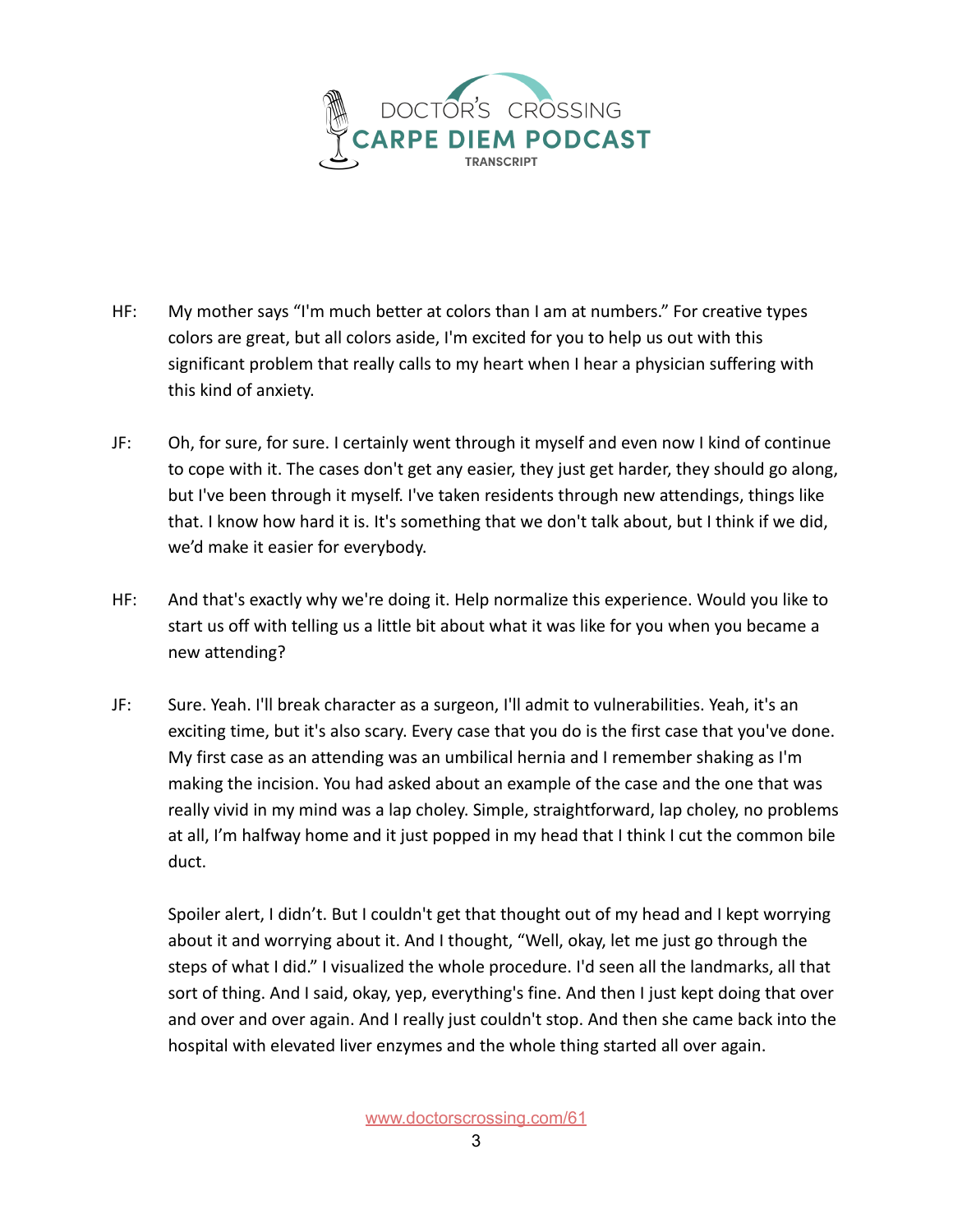

- HF: Oh, no. You probably thought, yes, it's true. It's happened. I did it.
- JF: Oh, yeah. It's started all over again. And then I'm thinking, "Oh yeah, I really did do something." And then everything turned out to be just fine. And there were no problems at all. I really lost several days of my life to be honest with it, because I just could not get this out of my head. That certainly isn't the only time that that's happened. And I know certainly a lot of people go through that.
- HF: When you were going through that, did you tell anybody that was happening? Did you talk to anybody?
- JF: No. Of course not.
- HF: And you already identified one of the big problems. It's often our mind that starts driving us crazy, not reality so much, but those thoughts that start spinning.
- JF: Yeah, exactly. The anxiety, it's an evolutionary thing. It's there for when you need to be running away from a bear or something like that, but it's there to protect you. It's there to warn you of danger and things like that. But when it gets out of control and it's inappropriate to the situation or it's detrimental to the situation, that's when it really becomes a problem.

It's a normal thing to have anxiety, but at a reasonable level. Especially as a new attending, if you don't have some anxiety over what you're doing operating on another human and if you don't have some anxiety, you're a sociopath. When you're working on a person, you're supposed to care about this and trying to do a good job and have some level of anxiety, but having it take over your life, and like you said, can't sleep, throwing up in the morning before cases, that's not healthy for you and that's not healthy for your patient either.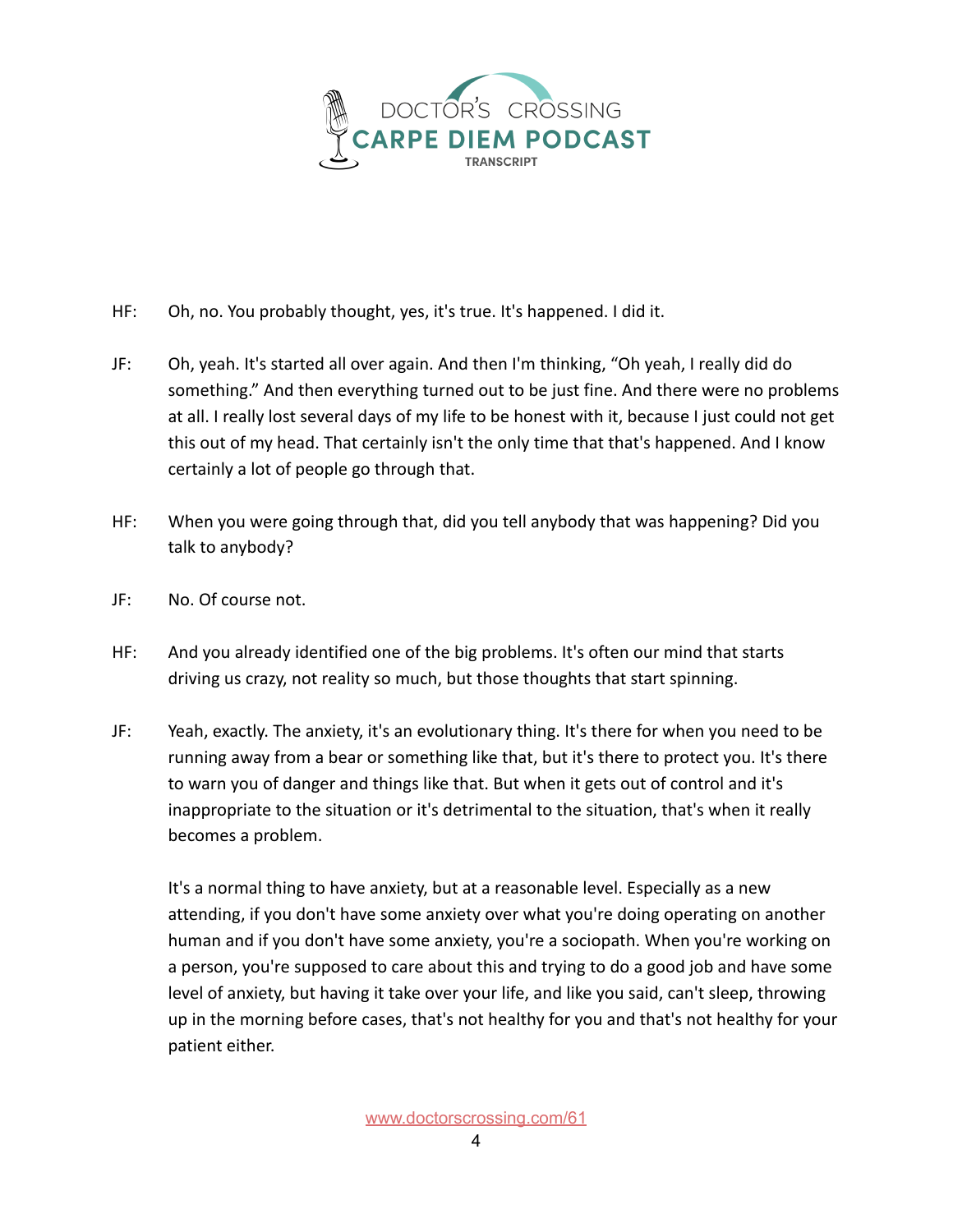

- HF: I like that you brought out that some degree of anxiety is normal, so you're not trying to get rid of all of it or feeling like there's something wrong with you. If you have anxiety, it's a normal response to being responsible for somebody else's life.
- JF: Yeah, exactly.
- HF: As we go through these five steps, I'd love it if you'd share some more of your story as illustration, so feel free to bring that in as examples. This first step is something we've actually already been talking about, which is to recognize it's normal to have some degree of anxiety and doubt.
- JF: Yeah, exactly. And like we said, you're not alone. Everybody goes through this. We as a profession, just don't talk about it. I think things have gotten a little better since when I trained, but there's still a lot of emphasis on not appearing weak and that really kind of hampers a dialogue on this sort of thing and prevents us from dealing with it in a healthy way.
- HF: Recognizing that it's normal to have anxiety and doubt, to think about what's a healthy level for you. If there's going to be some of it, that's okay. But if you really start feeling like it's interfering with your sleep and being present with your family and just functioning, then that's really time to definitely get some help and speak with someone.
- JF: I don't know. The line is going to be different for everybody, but for me, it's when I'm able to leave work at work. If I come home and I still have something on my mind that I can't get out of my mind at work, then that means I'm worrying about it too much. Ideally, I want to be able to leave work and be with my family. And then should something happen, I get the call and then I switch back into doctor mode and I can take care of it. But to be in doctor mode all the time, really just kind of takes away from the rest of your life and ends up making you a worse doctor.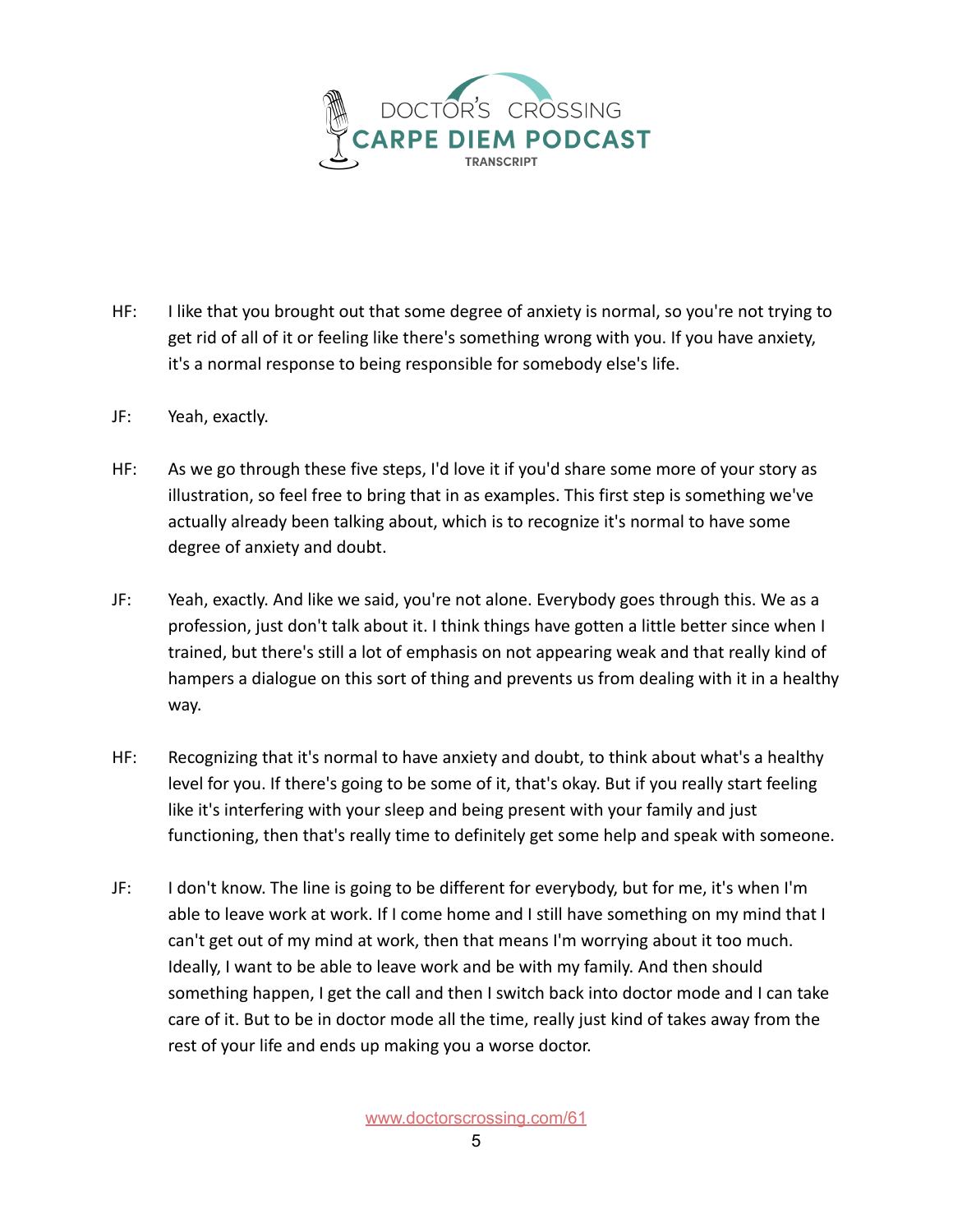

- HF: And you can't get that rest and recuperation that you need to show up and do your work. This brings us to the next step, number two, which is find those you can talk to.
- JF: Yeah. And that's the key to any of this stuff is talking about it, which can be either easy or hard depending on your situation. I was blessed I had my senior partner, one of the best human beings I know. And he was somebody from the very beginning I could go talk to, run cases by, and all that stuff. And he was always very kind and understanding about it and everything like that.

Some people don't have that within their practice, but we all make relationships. We all have bonds from residency. I definitely reached out to some of the people I graduated with, some of the people I did residency with. Get that kind of bond of sharing a traumatic experience together going through residency. So, you know they're going through the same things.

And then don't hesitate to reach out professionally either. There are therapists, psychologists, employee assistance programs, all of that stuff. It's getting to be a little bit more common where things are certainly not ubiquitous, but there's help specifically for physicians. You kind of get embarrassed. I hear stories about people that travel an hour and a half away to see their therapist because they don't want anybody to know. We have to start breaking that down, but if you need that kind of help, then don't hesitate to get that kind of help. No shame in that.

- HF: And interestingly, I'm going to be doing an episode with a psychologist, a therapist who works specifically with physicians and she helps out a lot of those who have anxiety. We're going to be getting her perspective too, which will be sort of a nice adjunct to this episode.
- JF: Oh yeah. It's fantastic.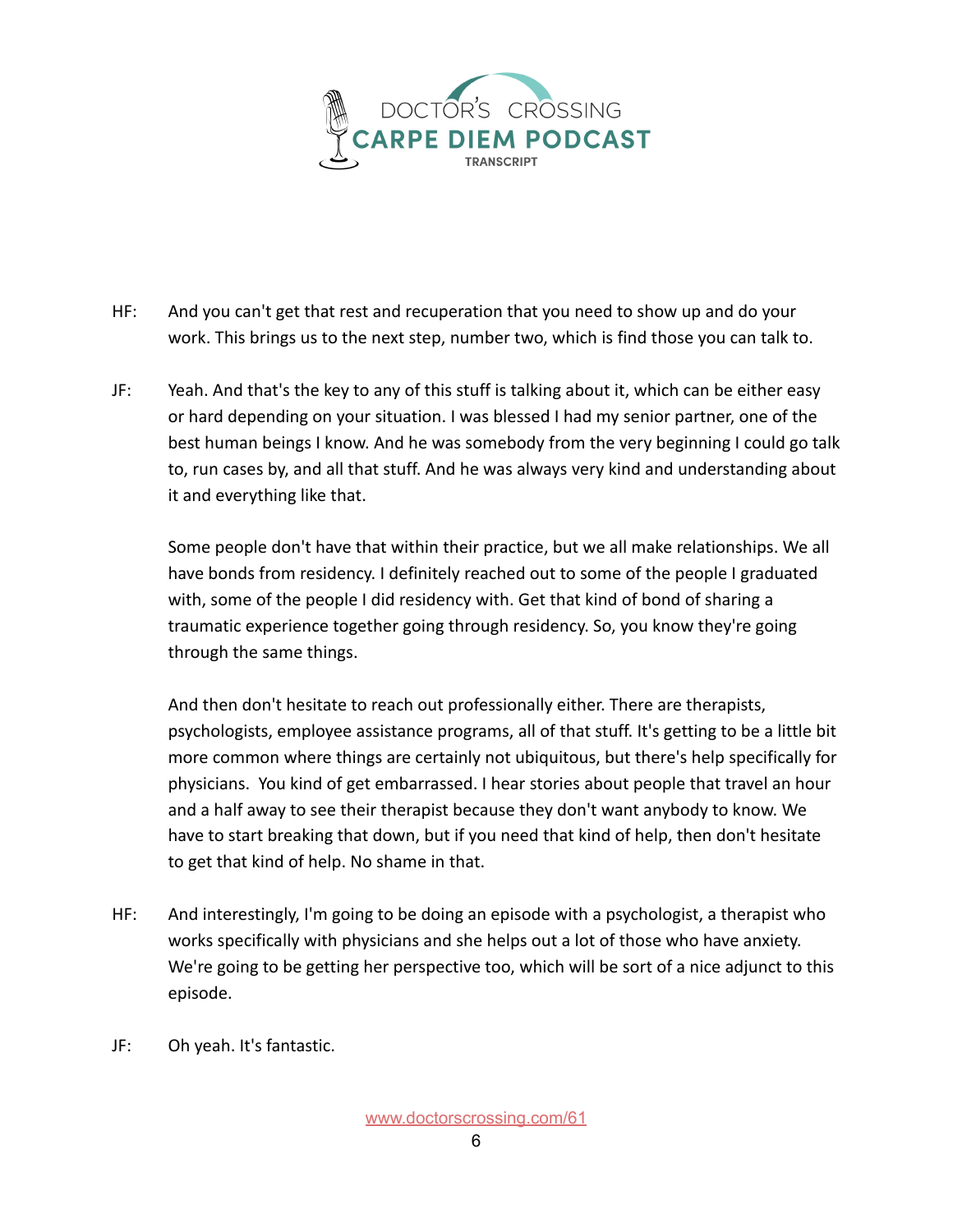

- HF: Yeah. Yeah. And how do you feel when one of your former residents or fellows reaches out to you with one of those 911 calls?
- JF: Oh, it's flattering for me. And like I said, I understand where they're at. I know that that's a really difficult call to make. And if you're calling somebody like that, that 911 call, then you're really hurting, you're really in trouble. And I don't want to just help my patients. I want to help other people. I've been through it. I know what they're going through. And if they're reaching out, then yeah, I'm glad they're reaching out.
- HF: Yeah. And if anybody was multitasking, I just want you to go back and listen to this because he just said he's flattered to get these calls. We care about each other. We've been there. We want to help out and you're not bothering one of your mentors to call them up. And there's something huge about letting go of the secret that you've probably been holding onto of the anxiety and the self-doubt, because once you do start to share with someone else you can trust, it takes a big burden off your shoulder because you're not holding on to a secret any longer.
- JF: Yeah. That first step of allowing yourself that vulnerability to talk to somebody, to let some of that stuff out. That's the hardest part. Once you get over that and realize how freeing it is to share some of that stuff and get rid of some of that burden, it gets a lot easier.
- HF: Yeah. And you're right. You have to evaluate whether you can talk to someone within your program, whether you need to start outside of your program. I know some physicians have told me they've been in a practice where there's only one other person, and it's the person who hired them and they just don't feel supported. But even if you have that conversation with that person, you're going to find out, is this a tenable situation? Because their response will tell you, is this person going to help me grow and get through this transition period? Or are they not and am I going to have to even maybe consider leaving?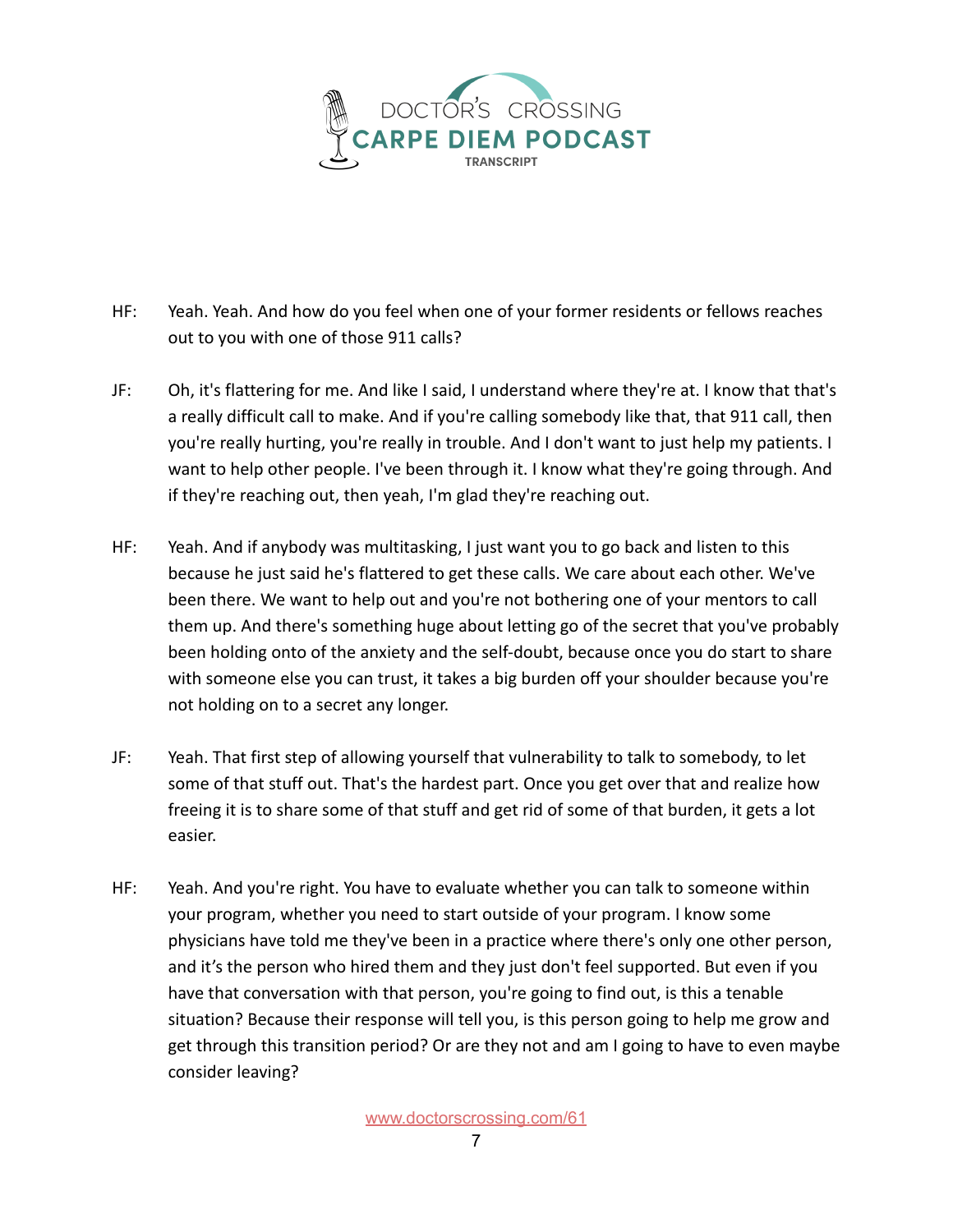

- JF: Yeah. You don't start off by just dumping your entire soul into the first person you see. Trust is the most important thing in something like that. Trust builds up over time. We all deal with people and we're all savvy enough to know who to start testing that. You can test different people and see if there's somebody that you can trust and you can go to those steps further. But I guarantee that you can find somebody somewhere who's going to be able to help you.
- HF: Right. And if you don't ask, you'll never know. We don't want it to compromise your career and even be a reason why you might decide to leave.
- JF: No, no, of course not. Again, it's normal. Like I said, it doesn't go away, but if you approach it in the right way, it does get easier to cope with and easier to control and easier to live with and easier to not have it affect the rest of your life. But it takes work.
- HF: Yeah. And I think it makes it worse when you keep it yourself, it tends to make anxiety worse.
- JF: Yeah, absolutely.
- HF: It definitely does.
- JF: Absolutely. Because then it can just spin over and over and over in your head and if nothing stops that, it just picks up speed.
- HF: Right, right. Snowball. Now this brings us to the third step, which is to develop coping strategies for anxiety.
- JF: Yeah. There's just so many of them from simple breathing, taking a few deep, slow breaths can stop that spinning. Meditation, yoga, like I said, therapists and things like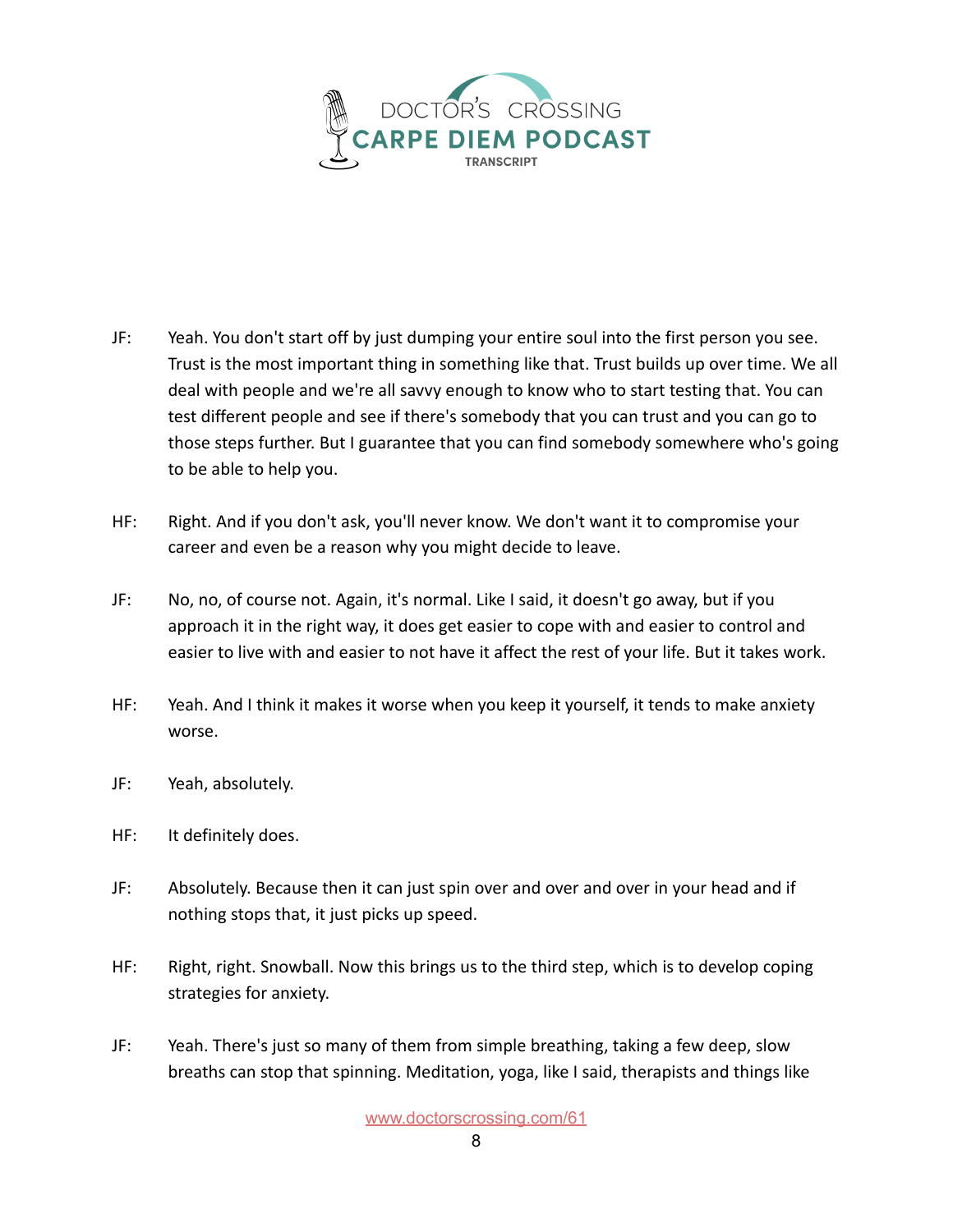

that. Things like right in the moment, I know sometimes I'll be in the middle of a really hard case. And I can tell that I'm getting too wrapped up with anxiety once I start getting a headache during the middle of a case. And especially if things have really hit the fan and you get things under control. And there's certainly been times when I've stopped and told the resident, go get a Coke and come back in 10 minutes. And then I get a few minutes. And then we come back and regroup.

When there's difficult decisions to be made, I'll just step away from the table, walk around the room for a minute. Maybe people are thinking I'm weird for it, but I think more likely they understand that it's a hard decision to make. I'm just kind of thinking about it. As I've been doing this, nobody expects you to know everything right away. They expect you to think, they expect you to need to take some time and things like that. There are books and books and books written about coping with anxiety and different techniques and things like that.

HF: I like that you're bringing in a variety of coping strategies because it's never one thing. Not just one thing. And when I work with physicians with this challenge, they often end up seeing a therapist. They might work with me. They usually don't have to work with me very long, actually, because it doesn't take that long to turn this ship around. But they'll start implementing some thought work and that could be meditation, which I just like to think of as mind training, being able to control your thoughts better and choose the thoughts.

You also mentioned yoga. Exercise is huge. I think if you're not getting exercise, you're not able to off-gas this stressful energy. Then it just builds up. Sort of looking at things that you're doing in your personal life that can support you and then the practical things of being there in the operating room. And when you feel stuck or paralyzed, take a little break, walk around, get a Coke and chips and just regroup.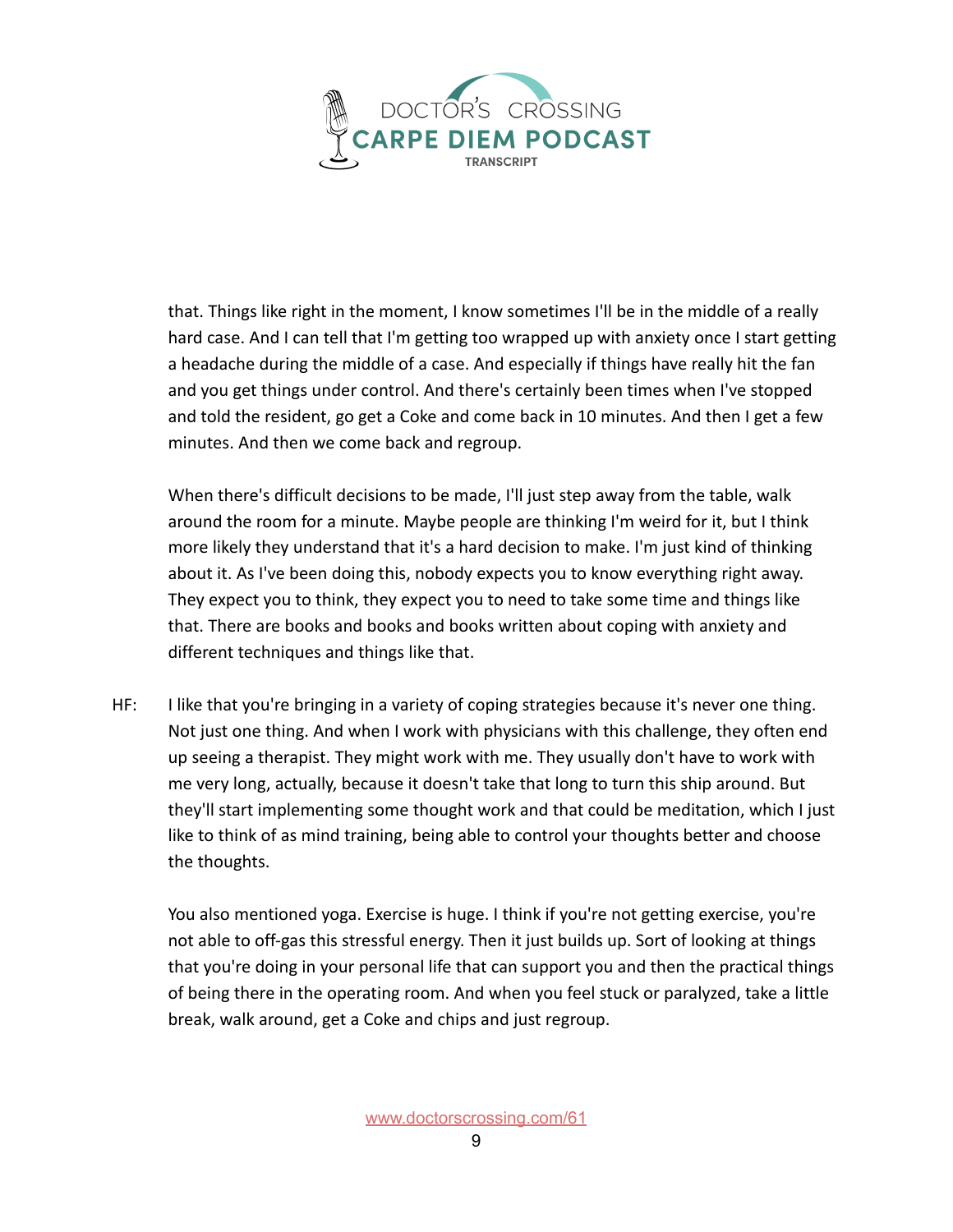

- JF: Yeah. Call somebody else into the room for just another set of eyes. But yeah, those things where you can control and pick and choose which thoughts you're allowing to get through. And also, being able to parse out which thoughts reflect reality and which ones don't. Like my gallbladder story. It was very clear after the first 30 or 40 times I went through the case in my head that everything was okay. But still having that aberrant thought that everything wasn't. And the trick is to be able to identify and say, "Okay, that's a pathologic thought. It doesn't belong here." And let it go.
- HF: Yeah. Choose it. I think you had a story about a resident who had a great question for you. Do you want to tell that? That was really great.
- JF: Yeah. He was a really good resident. Really, really, brilliant guy, also very low key. I don't remember what the case was, but I remember it was an emergency, it was really difficult. The patient went to the ICU and we're walking over there and I was enumerating all the things we have to watch out for. We have to check on this, we have to check on that. These bad things could happen. And I was going through all of them. He just stopped and looked at me and he said, "You think maybe just everything will be okay?" And the way he delivered it was priceless because it just hit me right full in the face. I was like, "No, actually it didn't cross my mind that everything might be okay." And everything was okay.

I don't think, I know that we count our failures much more than we count our successes. There's definitely a negative thought bias on all of these things. Him bringing that back to that reality of, "Oh yeah. Most of the time when we do this, everything's actually okay." It's really those smaller percentages of times when things go wrong. Putting it back into that perspective is important. I had a resident be able to do that for me. And now I try to do that more for myself.

HF: Yes. We can call that the Vince Reframe. This brings us to our next step number four, which is to get some objective feedback.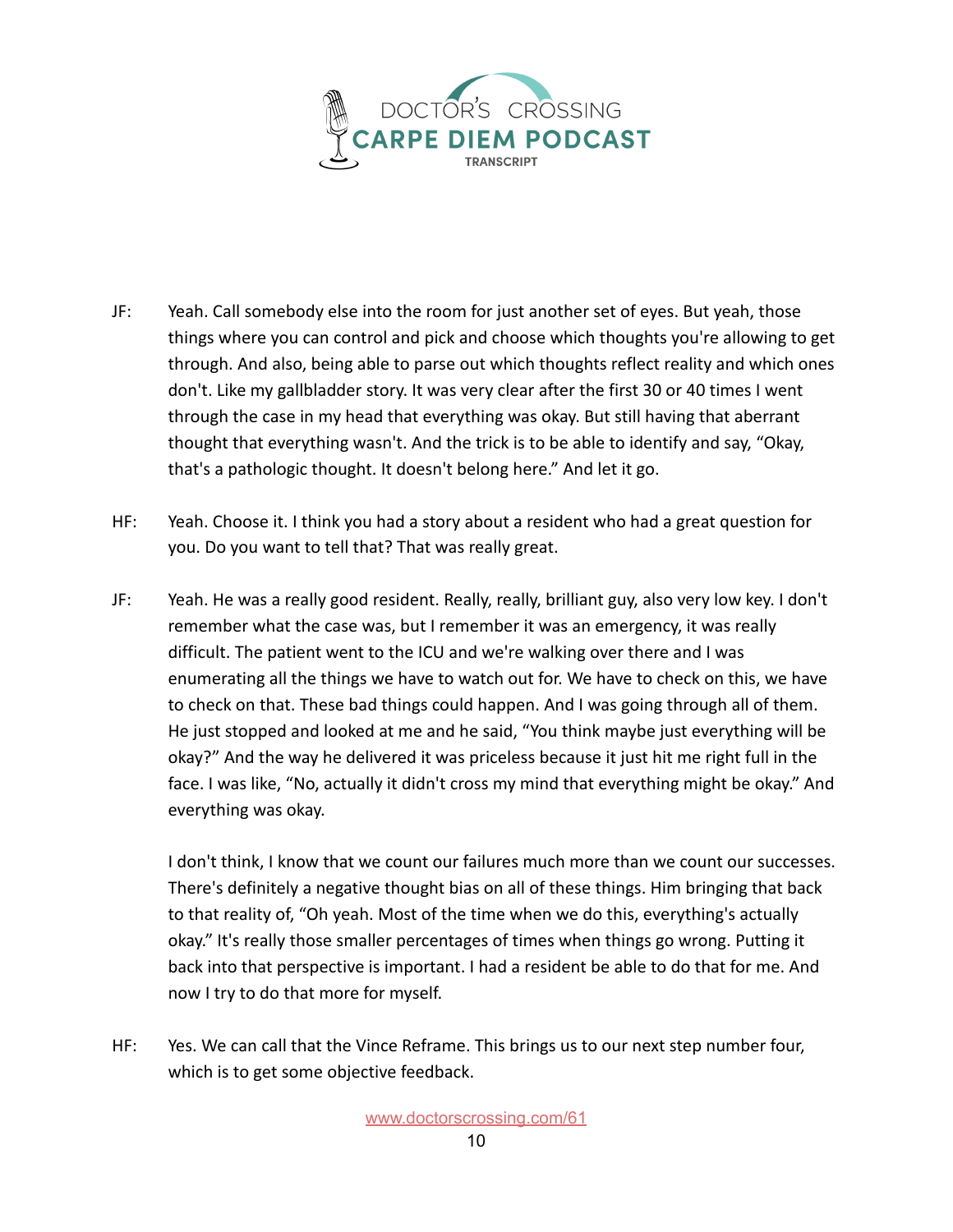

JF: Yeah. Yeah. And that can come from a lot of different places. The first place that can come from is yourself, just looking at things objectively. I have two daughters and sometimes they'll get in an argument, a fight and one of them will come to me and say, "We're always fighting. We never get along." And I have to say, they get along better than any sibling pair that I know. They have a fight. And when you're in the middle of that, they think, "Oh yeah, this is how it is all of the time."

And then I can step back and say, "Okay, well, what happened yesterday? What happened the day before that? What happened last week? What do you guys do together every weekend?" And it's all this positive stuff that you can't see at the moment. Taking a step back out from the situation that you happen to be in, getting a little bit broader perspective.

We track our complications. We track what's going on. And that gives you something that's a little bit more objective. We talked about the value of having good partners, good colleagues that can give you that feedback and things like that. I have some junior partners right now and sometimes they'll call me into a room and say, "Hey, what do you think of this?" And it's easy enough for me to just kind of take a look and say, "Yeah, that looks great." And then they've got that objective feedback.

Sometimes that's all it takes is to somebody else to look at something and say, "Yeah, that's right." Even my senior partner and I still do this to each other. We'll just walk into each other's office and talk about a real difficult case that we just had. And the other one of us says, "Yep, that's exactly what I would've done." That takes care of it. But again, it comes back to that talking. Talking to somebody.

HF: Yeah, this step number four - get objective feedback is so, so critical. They're all critical. But this one is especially because the imposter syndrome can come in here and we can really lose sight of the truth. But when I talk to physicians and I start asking them, "Well,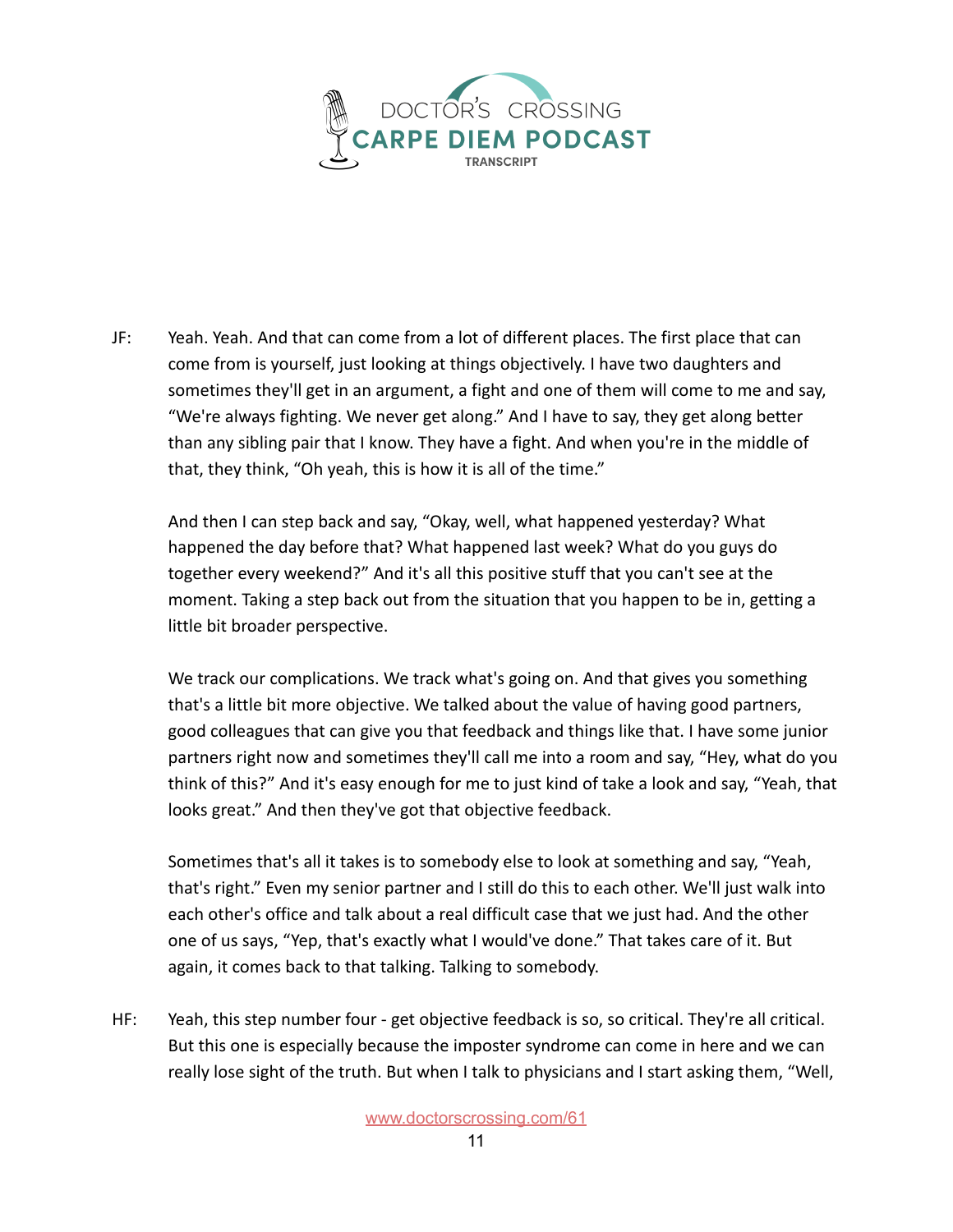

how are your patients doing? How are you doing in surgery? Well, well. Have you had any major issues? - Well, not really. - And how did you do in residency? - Really well." So, I start by saying, there really isn't any objective evidence for the imposter syndrome here. This would not hold up in court. It would be thrown out yesterday. But like you said, with your daughters, we can lose that perspective. And we start telling ourselves a totally different story that's not reality based.

- JF: Yeah. And stepping outside yourself and trying to look at it from the outside, it's super easy when you're looking at somebody else. You're looking at somebody else, like I said, some of my junior partners will be saying, "Well I could have done this case of this better or that better" and I'm watching it going, "No, that's every bit as good as I would do it." And it's easy for me to see that from the outside, but then when it's me on the inside, it's much harder to kind of step out. Sometimes just taking that perspective of stepping outside yourself and thinking, "Okay, if I was one of my colleagues or somebody that you respect and they were saying all these things, how would you react to that?" And kind of turning it around can help.
- HF: And the nice thing about medicine is there are objective criteria. This isn't like writing a poem and saying to somebody, "Well, what do you think of this poem?" That's pretty subjective. We can get very objective feedback. We can look at how we're doing compared to our peers. We can look at complications rate, we can look at how the patient does. And part of that objectivity leads us to this next step, because it also has to do what our expectations are for ourselves. We might be expecting perfectionism, which we often do. I know it's a double edge sword. This brings us to step five, which is managing expectations.
- JF: Yeah, exactly. You said perfection, that's what we expect. That's what's pounded into us during residency. If we're not holding our suture at just the right angle or not in exactly the right plane, you get pounded on by your attending. And then a lot of it we internalize. And also, we talked about it, anxiety is normal. When you're taking care of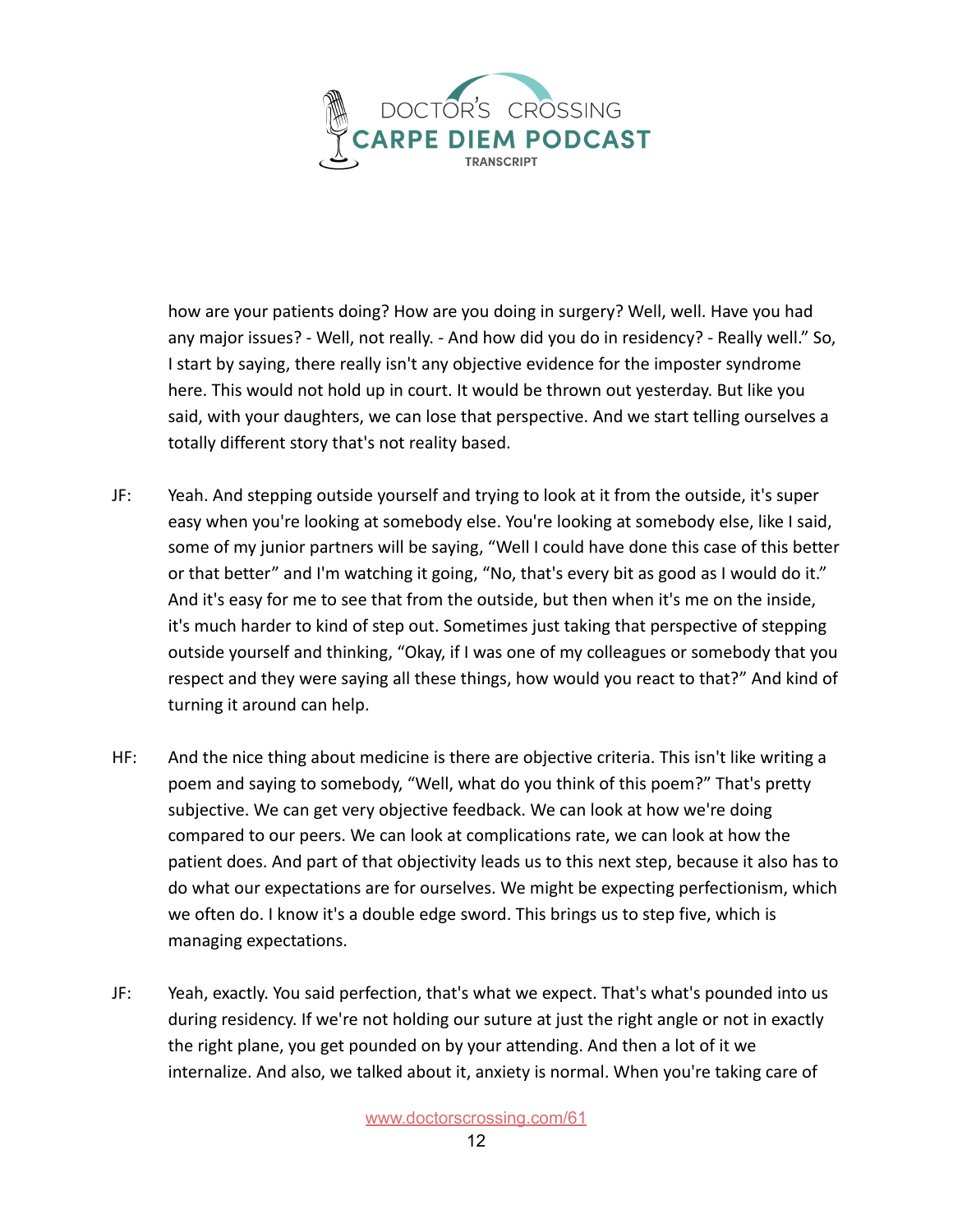

another person you want to do the best that you can do. And we start falling into a few different traps. One is that you can be perfect. Nobody's perfect. Certainly, nobody's perfect all the time. A lot of times you can't be perfect. I don't know if I'm allowed to curse here, but we have a saying sometimes that "You can't make chicken salad out of chicken shit."

All you can do is the best that you can with it. If you're given bad tissues in a bad protoplasm, and you do the best you can with it, and it doesn't come out anything like you would want it to, but you've done the best that you can. And that's a better goal, not perfection. Did everything come out exactly the way that you wanted it to, or expected it to? It's "Did you do the best that you could with what you had?" And that's a really difficult perspective to get, because we all want to be perfect. We all want to be perfect. We all want to have good outcomes. I'm a colorectal surgeon, we all want to have zero leaks, zero wound infections, and that's just not possible.

The other trap that you fall into too, is thinking that you're the only thing influencing this patient. I've seen some absolutely horrible complications come from absolutely perfect surgeries. Everything looked perfect when we were done. And something goes awry and then we're into some complications.

There's been those patients, like I said, where it's not the tissue that I want, it's not the patient that I want, it's not the situation. And you just kind of do the best that you can and you walk out of there really hard on yourself because it just didn't look like the textbook. And a lot of those people just happen to do really well.

It's not solely on you. There are other people on the care team. And we don't like to talk about this, but a lot of this ends up being random chance, strange things happen. People heal at different rates. People have different problems and things like that. And like I said, you can do the absolute perfect surgery, but if the patient has something causing a wound healing problem, no matter how perfect you make it, they're going to have a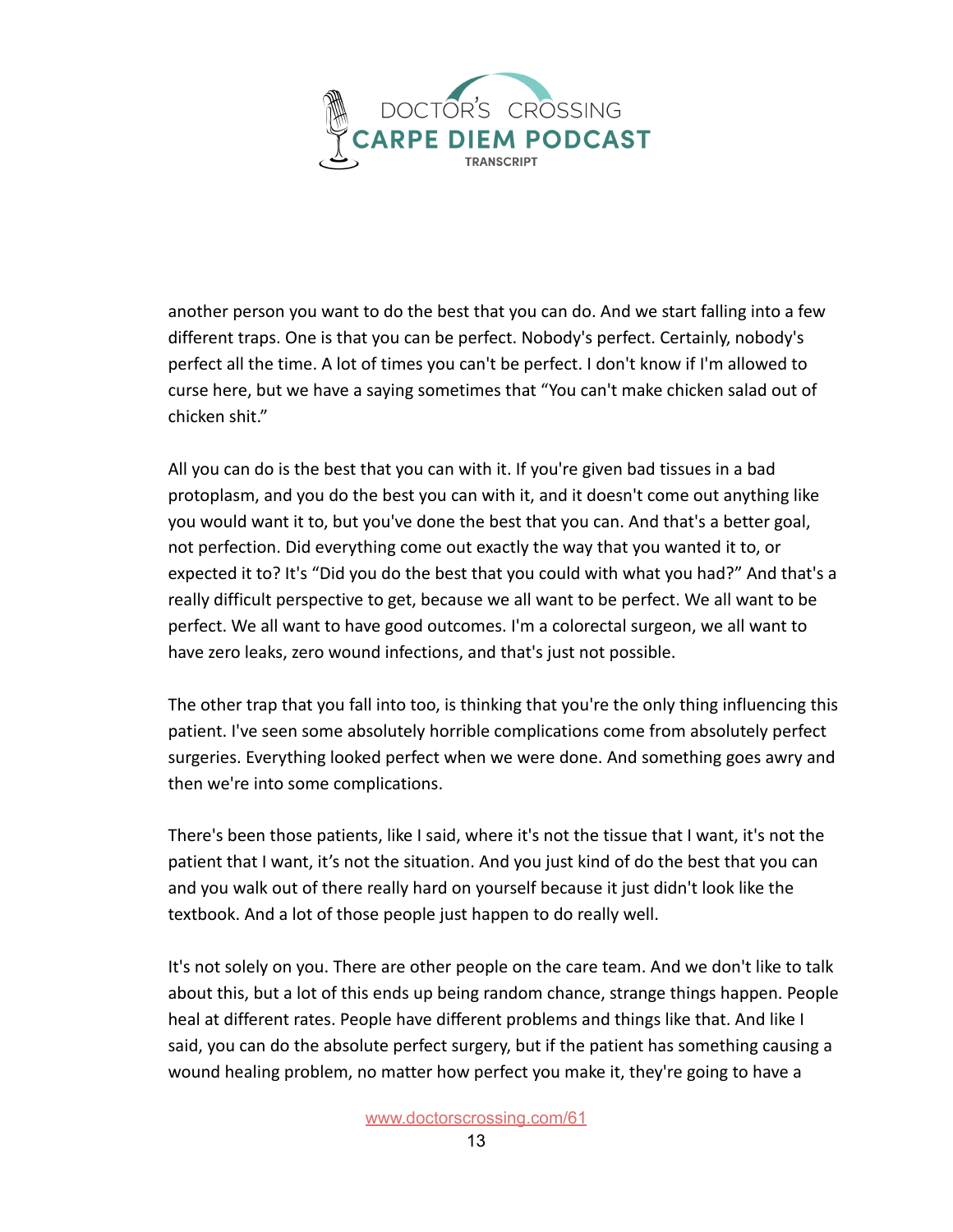

problem. Perfection is not a good goal. Doing the best that you can, I think is a better goal.

- HF: All right. That's golden. This is a really powerful reframe.
- JF: Yeah. And you can't do better than your best. I've heard it said too and read it in a bunch of different places that perfectionism isn't about doing something perfect. It's about never being good enough. You could say, okay, I want to close this wound perfectly and you do it perfectly, but then maybe you see some little thing that's not perfect and you can really kind of continue to do that.

But when you really get into that trap of pathologic perfectionism, there never is a good enough. There never is a perfect. There's always something wrong when it gets out of control. And if you're setting a goal that's never achievable, you're in a really bad place. Perfectionism, when it gets this bad that you're throwing up before and after a case, it's not that you're trying to do things perfectly, it's that it's never good enough. And if you set that kind of expectation, you're going to fail. Don't be so hard on yourself.

And one of the things my partner said to me early on, I had a complication and it beat me up really badly. I talked to him about it and he said, "Look, X, Y, and Z, this wasn't your fault." And then he followed it up and I didn't like it at the time, but he said "This wasn't your fault, but you know what? One of these times it is going to be your fault and you have to figure out how to deal with that because we all make mistakes." We all do things that we look back on and say, "Well, I should have done it differently." And you have to learn how to cope with that. And I certainly didn't want to hear that at the time. I don't even like saying it right now.

But we get compared to the airline industry a lot of times with all of their checklists and zero tolerance for errors and things like that. But they're dealing with mechanical things.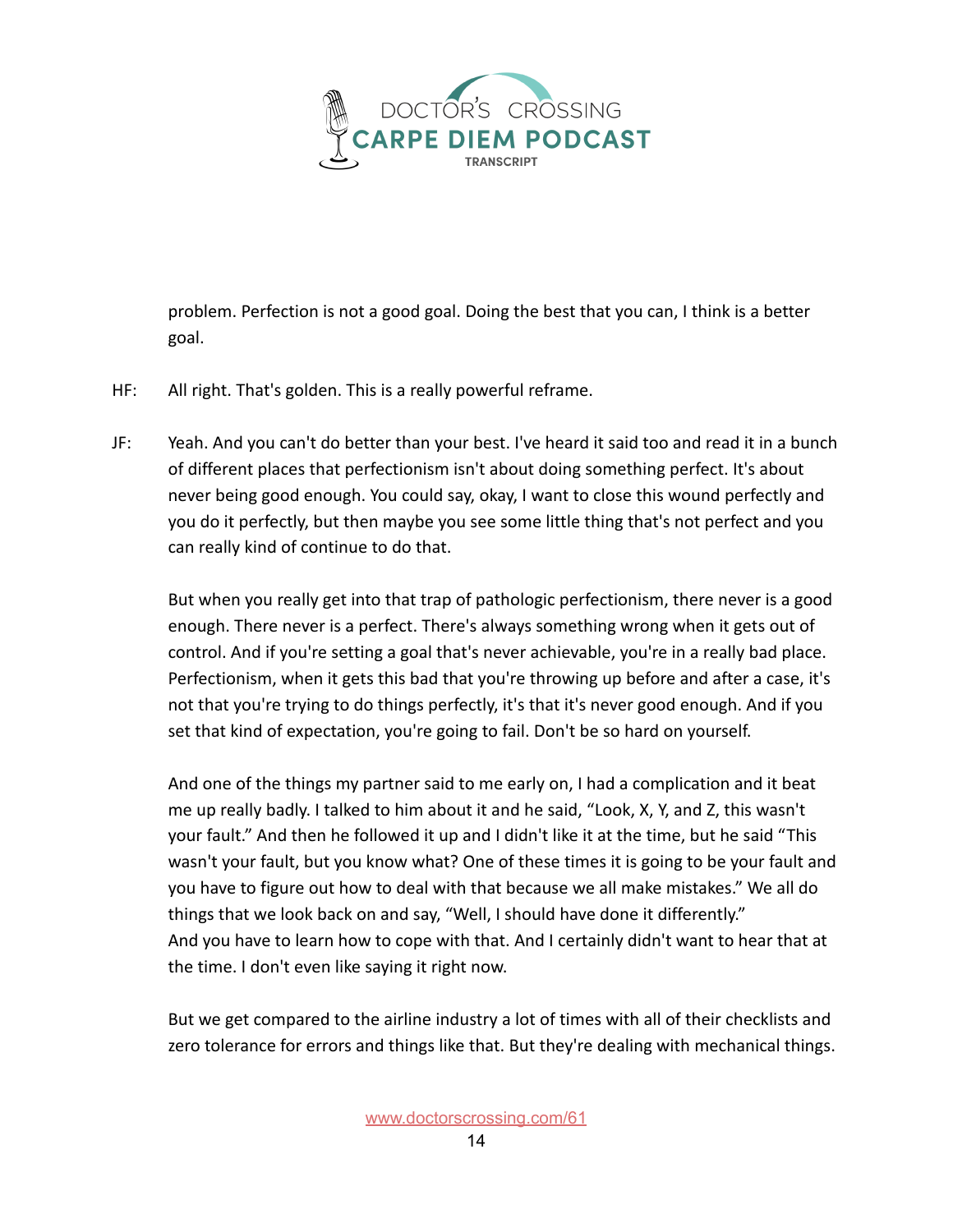

There are set known parameters there. We're dealing with a person. And there are so many variables that are way out of our control. We can't expect a zero-error rate.

- HF: And planes crash. Planes crash. We have to be able to have our crashes too.
- JF: Yeah. And it's not something any of us want. We don't want it. We don't want to think about it, but it's a reality. And you have to accept the reality that you're doing a really hard job that most other people don't want to do. You have to kind of keep that in perspective too, that this isn't easy. The people that have been doing it,your attendings, during training, they make it look easy, but it's not. And I think we have to acknowledge that too.
- HF: Absolutely. Give yourself grace.
- JF: Another adage is I kind of reverse the golden rule. "Not treat others how you would like to be treated, treat yourself how you would treat somebody else." And it's certainly true. We're a lot easier and a lot more understanding with other people than we are with ourselves.

And it's really hard to give yourself a break, but you really need to do it because if you're getting into this place where you're so anxious that you can't function, that's going to hurt you and that's going to hurt everybody that you're trying to help. You really do have to give yourself a break and pretend that you are not you. Pretend that you are one of your friends from residency and what would you be saying to them after that postoperative bleed or leak or whatever. What would you be saying to somebody else that you respect? I guarantee it's a lot more kind than the things that you're saying to yourself.

HF: Exactly. Oh, that's such a great point. I love that, John. I just want to quickly review the five steps that we went through. Number one, which is to recognize that it's normal to